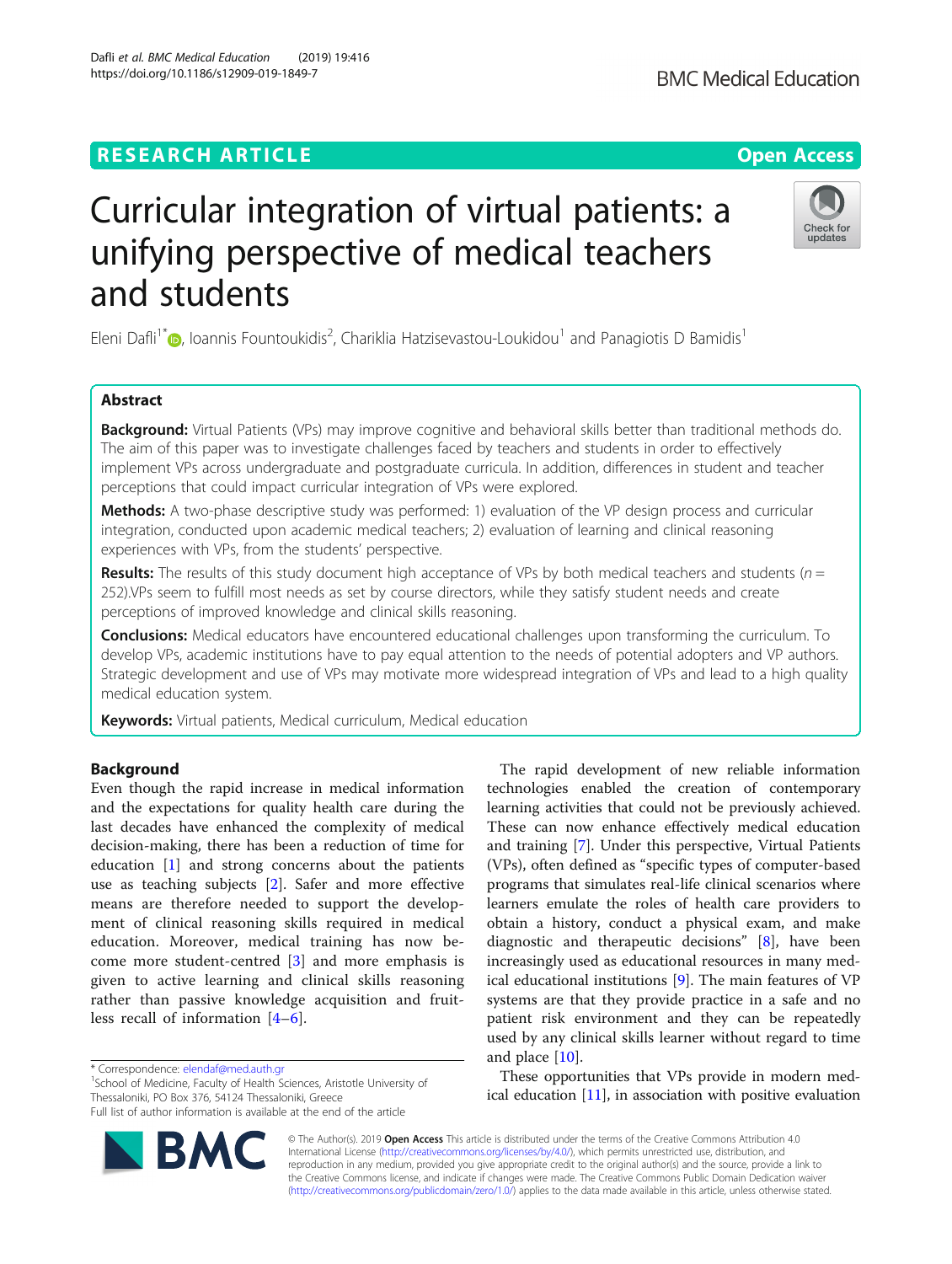results of various studies that demonstrated that they may improve cognitive and behavioral skills better than traditional methods do [\[12\]](#page-9-0), led to a wide trend towards VP creation and use among academic institutions [[13](#page-9-0)]. However, the successful integration and effective full adoption of VPs in medical curricula has not been easily implemented in a broad range of medical schools, since it hinges on the extent to which medical educators sufficiently consider curricular issues [\[14\]](#page-9-0). Now that rigid educational programs give space to more flexible and adaptable ones, in which the medical teachers' and students' feedback at the same time, play an increasingly important role [\[15\]](#page-9-0), changing the medical curriculum towards a thorough and consistent implementation of VP simulations remains a challenge [[16](#page-9-0)].

The Medical School of Aristotle University of Thessaloniki (AUTH) has made remarkable efforts to improve medical education in the last few years, trying to assimilate new trends and modernize the curriculum. Part of this effort was initiated in the mEducator project ([www.](http://www.meducator.net) [meducator.net\)](http://www.meducator.net) [\[17,](#page-9-0) [18\]](#page-9-0) only to be materialized then in the ARIADNE project (<http://vp.med.auth.gr/ariadne>), which resulted in the development of a considerably extensive and open VP repository; the latter aimed at training students in applied knowledge, clinical reasoning and professional attitude, and led to the full incorporation of these newly created educational objects in Problem Based Learning (PBL) sessions in the medical curriculum, both undergraduate and postgraduate. Following the procedure of creation, implementation and incorporation of the VP cases in the curriculum, an effort for a comprehensive evaluation of various parameters of the VP design, use and integration process, from both educators' and students' perspective, aimed to add meaningful knowledge considering the full adoption of VPs.

Thus, the aim of this paper was to perform a both quantitative a qualitative research for the VP use and implementation across the medical curriculum. Concerning the quantitative approach, the purposes of the study was a) to measure the propensity of medical teachers and students toward the use of VPs in the medical curriculum and b) to measure the preferences of medical teachers and students concerning the way VPs should be utilized across their studies. At the same time, the qualitative evaluation performed in this study aimed to a) describe advantages and disadvantages in VP integration into the medical curriculum and b) to describe the experiences of both medical educators and students in adopting VP resources in their learning and training across the medical curriculum. This bilateral perspective could help in shaping new strategies to effectively integrate this unique type of educational resources in medical education, while addressing important questions on the optimal design and use of VPs. A well-designed

curriculum integration of VPs will have the potential to generate medical students with professional knowledge, experiential learning and critical thinking.

# **Methods**

# Context of the study

The ARIADNE project team consisted of 34medical teachers (lecturers, professors and scientific associates of the Medical faculty), in collaboration with 5 members of the mEducator project and the Medical Education Informatics [\(medphys.med.auth.gr/](http://medphys.med.auth.gr)mei) research team who, apart from the technical support of the system, undertook the responsibility of "training the trainers" or teacher training with respect to technical knowledge and skills required for VP authoring. The outcome of this effort was the creation of a repository of the first 35 VP cases in the Greek academia as well as the local Medical School. These VP cases were implemented through OpenLabyrinth, an open source on line activity modeling system that allows the design and implementation of interactive "game informed" educational activities [[19](#page-9-0)]. These cases were intended to be built around enquiry-based approaches to learning, something that was supported by the VP authoring system. Thus, a variety of features were available to the authors, such as, multiple nodes and links, avatars, media files, rules, info buttons, counters and skins, all these provided through a user friendly interface and a visual editor. Finally, depending on how familiar each member of the faculty was with modeling systems, each VP was created after 1 to 2 months' effort. Open exploratory access to this VP repository was initially given to undergraduate medical students and subsequently, after positive preliminary feedback, the VP cases were formally incorporated in the medical curriculum as part of pilot small group of PBL sessions. At the same time, the repository was enriched by adding new cases, in an effort to include VPs applied to a wider variety of medical specialties. Today, the database counts some 59 VP cases.

Evaluating how medical teachers and students use VPs is crucial for the effective development of these educational resources [[20\]](#page-9-0). To explore medical students' and teachers' perception of VPs' integration in medical curriculum, a descriptive study was designed and performed [[21](#page-9-0)], as an attempt to explore and explain, while providing additional information, about VP design and implementation from both sides, medical students' and teachers' as well. The evaluation performed at the ARIADNE project included two parts: 1) the evaluation of the VP design process and curricular integration, conducted upon the medical teachers participating in the design and implementation of VPs and 2) the evaluation of the learning and clinical reasoning experiences with VPs, conducted upon students, using the 59 virtual patients that currently exist in the repository.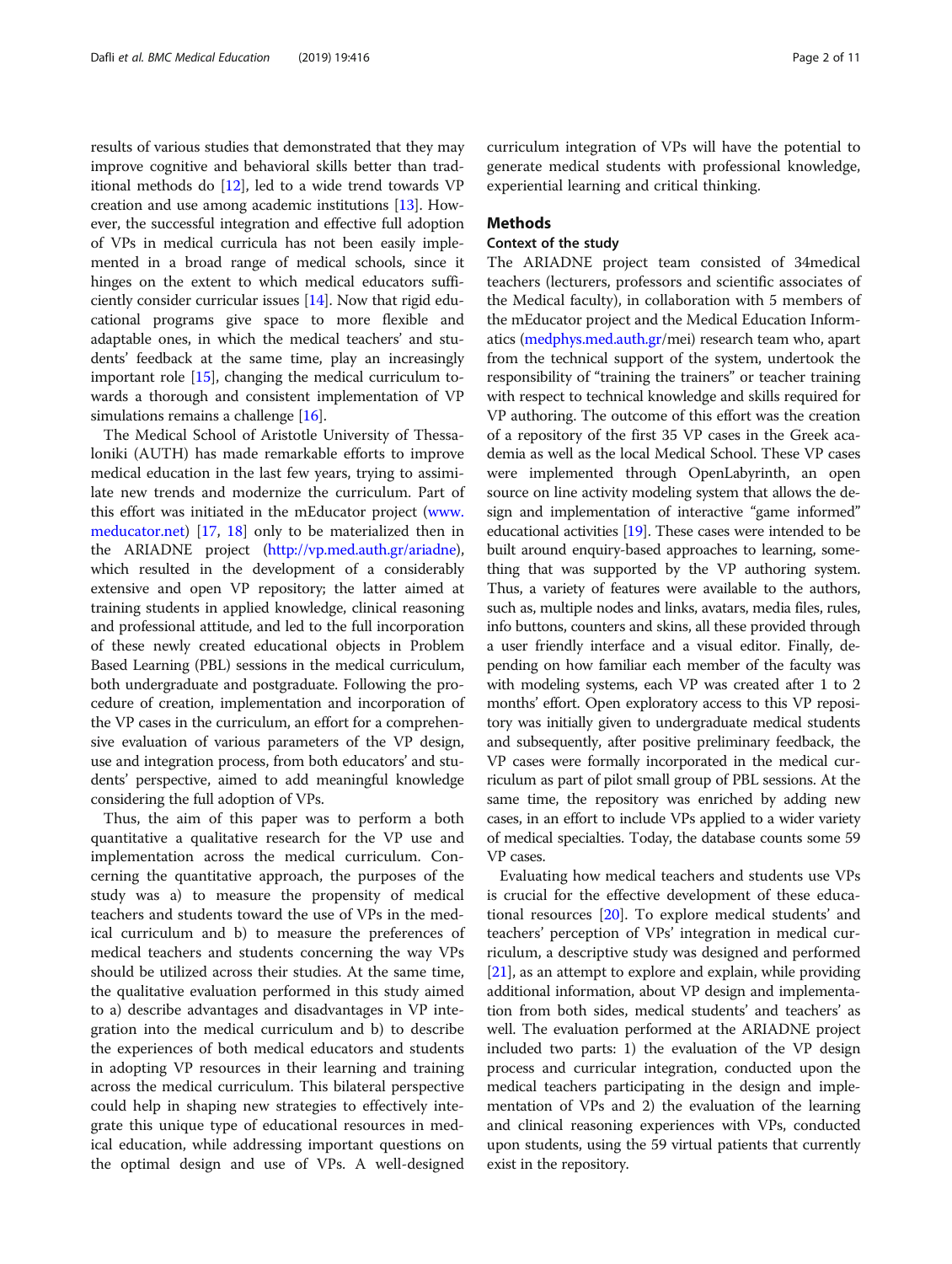#### Approach and researcher characteristics

This evaluation aimed to include both quantitative and qualitative data, so as to form a mixed method approach that will provide answers in the specific research questions previously mentioned in the introduction. Specifically, as far as the quantitative approach is concerned, an effort for recording the medical teachers' and students' position and tension for the adoption of VPs was made and, at the same time, their preferences for the VPs' best utilization as learning activities were registered. On the other hand, for the qualitative approach, content analysis was used as a method. Open-ended questions led to a wide variety of transcripts which had to be analyzed in a qualitative oriented way. Categories were not established before beginning the analysis but were allowed to emerge during analysis. Coding the data was the process of organizing the results in a comprehensible way. During the analysis, more coders were used to ensure the trustworthiness of the analysis. Medical teachers were asked to identify the advantages and the weaknesses of VP integration and describe their experiences and preferences with VPs. At the same time, medical students were asked to evaluate their learning and clinical reasoning experiences with VPs, so as the pros and cons of VPs to be highlighted. Moreover, both medical teachers and students were asked to provide us with their preliminary experiences for the expected VPs' integration across the medical curriculum.

Concerning the main researchers, ED is a medical doctor with experience in medical educational simulations and IF is a specialist in healthcare management and informatics. Both ED and IF participated in the data collection and analysis and had no personal relationships with the medical teachers and students that took part in the study.

## Study population

In total, 252 participants, both medical teachers and students, participated in the evaluation procedure of VPs' curriculum integration.

In the first phase of evaluation, all medical teachers attending the ARIADNE project participated in the study  $(n = 33)$ . In the second phase, 219 participants have arisen from a random selection of medical students (undergraduate, postgraduate and PhD students) (Fig. 1).

# Instruments and data collection

The study included the collection of quantitative and qualitative data, using two on line available questionnaires, for the medical teachers' and students' evaluation, accordingly. Data were collected between September 2017 and December 2017 using face-to-face groups.

For the medical teachers' evaluation of the VP design process and curricular integration, an 11-item, webbased questionnaire, including Likert-type, open-ended,



dichotomous and multiple choice questions, was developed and utilized, aiming to assess the design, implementation and adoption of VP cases (Table [1](#page-3-0)). Firstly, medical education experts of the School of Medicine were asked to read and evaluate whether the questions effectively capture the topic under investigation. The next step was to pilot test the survey on a subset of the intended population that means medical teachers.

For the evaluation of students' learning and clinical reasoning experiences with VPs, the validated eViP evaluation tool kit for use with VPs was used [\[22](#page-9-0)]. This student questionnaire consists of 14 questions clustered into the following main categories: a) authenticity of patient encounter and consultation, b) professional approach in the consultation, c) coaching during consultation, d) learning effect, e) overall judgment, f) open-ended questions [[23](#page-9-0)]. Likert scale questions are used in this questionnaire with their statements based on attitudes and cognitive activities. Furthermore, a few questions were added, including those concerning demographic characteristics (sex and age group), the year of study, the title of VPs evaluated and finally, a multiple choice question referring to the integration of VPs into the medical curriculum, including the options: a) as an additional learning activity, b) as an additional tool for practice before the exams, c) as a tool for clinical skills acquisition before real clinical contact and d) as an assessment tool. This instrument was administered to medical students after they encountered a number of VPs.

#### Bioethical approval

The Bioethical Committee of the Aristotle University of Thessaloniki approved this study (reference no. 1/22-12- 2011).

# Statistical analysis

The on line questionnaire data were entered into a database and then imported into IBM SPSS Version 19.0 (SPSS, Inc., Chicago, IL, USA) for descriptive statistical analysis.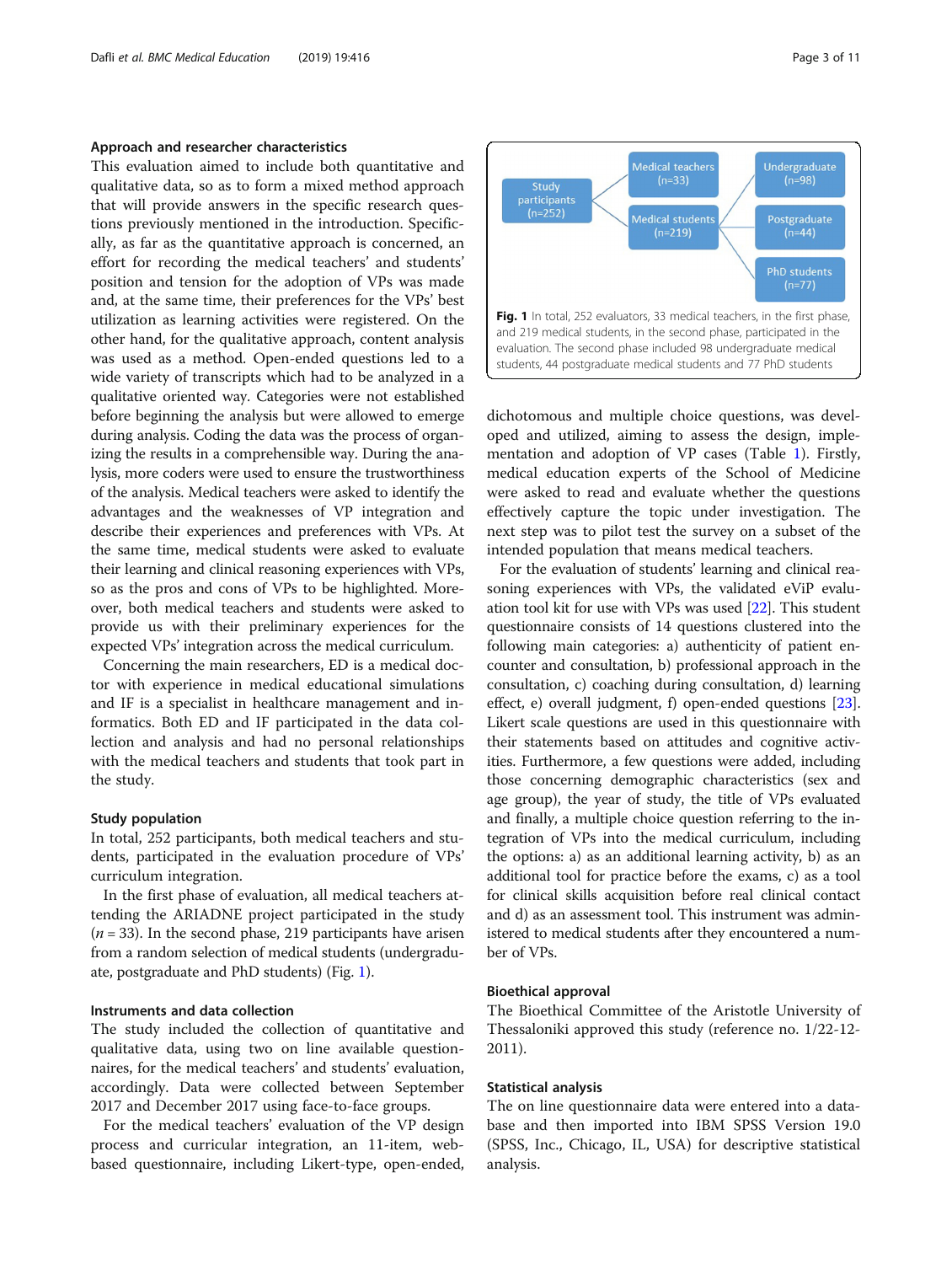| Question type              | Question                                                                                                                                                                   | Answer                                                                                                                                                                                                                                                                                                                                                                                      |
|----------------------------|----------------------------------------------------------------------------------------------------------------------------------------------------------------------------|---------------------------------------------------------------------------------------------------------------------------------------------------------------------------------------------------------------------------------------------------------------------------------------------------------------------------------------------------------------------------------------------|
| Dichotomous                | Are educational activities based on virtual patients more<br>interesting than traditional ones?                                                                            | Yes/No                                                                                                                                                                                                                                                                                                                                                                                      |
| Dichotomous                | Did the design process of a virtual patient increase your<br>research interest for the clinical condition related to the case?                                             | Yes/No                                                                                                                                                                                                                                                                                                                                                                                      |
| Open-ended                 | What are the advantages of the virtual patient design and<br>implementation process and how do they enhance learning?                                                      | Free text                                                                                                                                                                                                                                                                                                                                                                                   |
| Open-ended                 | What are the weaknesses of the virtual patient design and<br>implementation (or which parts can be improved to<br>contribute more effectively to the educational process)? | Free text                                                                                                                                                                                                                                                                                                                                                                                   |
| Open-ended                 | Which part of the virtual patient design do you believe is<br>more useful as an educational experience?                                                                    | Free text                                                                                                                                                                                                                                                                                                                                                                                   |
| Open-ended                 | Do you think that the selection of multimedia material<br>contributes, to the educational process? If yes, which way?                                                      | Free text                                                                                                                                                                                                                                                                                                                                                                                   |
| Set of Yes/No<br>Ouestions | The design process of a virtual patient contributes to:                                                                                                                    | a. Clinical skills development through proper virtual patient<br>management.<br>b. Clinical skills development through training in decision making.<br>c. Support of the educational experience, since it could be<br>considered equal to training with real patients.<br>d. Increase of gaining knowledge.<br>e. Better memorization of key points.<br>f. Deeper knowledge of the disease. |
| Likert-scale               | What is the difficulty level of the virtual patient design?                                                                                                                | 1-5 (in ascending order)                                                                                                                                                                                                                                                                                                                                                                    |
| Open ended                 | What do you mostly remember from this activity?                                                                                                                            | Free text                                                                                                                                                                                                                                                                                                                                                                                   |
| Dichotomous                | Do you consider that the virtual patient design process<br>corresponds to your IT level of knowledge?                                                                      | Yes/No                                                                                                                                                                                                                                                                                                                                                                                      |
| Dichotomous                | Did the virtual patient design process increase the team spirit?                                                                                                           | Yes/No                                                                                                                                                                                                                                                                                                                                                                                      |
| Dichotomous                | Do you think it would be possible to implement this<br>method in other fields?                                                                                             | Yes/No                                                                                                                                                                                                                                                                                                                                                                                      |

<span id="page-3-0"></span>Table 1 The medical teachers' questionnaire for the VPs creation, implementation and adoption

As far as the qualitative data of the study are concerned, the SRQR guidelines were followed, so as the results of the qualitative part of the study to be more easily accessible to readers when critically appraising, applying, and synthesizing study findings.

# Data analysis

Data analysis took place at the same time with data collection. Identifiers were omitted to maintain anonymity and confidentiality. Transcripts were analysed using content analysis. A coding sheet was created following a discussion among the primary investigator and supervisors (PB and CH.). Transcripts were read carefully and a summary of meaning units was generated and reduced into codes. Codes were then transferred to the coding sheet, and similar codes were gathered under sub-categories. A category scheme was then developed to group similar subcategories together. Finally, themes that connect the various categories were identified.

# Enhancing trustworthiness

Credibility was enhanced by the heterogeneous sample and by performing member check, and using field notes. Dependability was established by having the primary investigator and two experienced researchers review the coding

process and agree on the analysis. Confirmability was addressed through constant dialogue among the researchers. Finally, authenticity was ensured by using icebreakers to establish a trusting relationship with the participants and get them to openly discuss their experiences.

# Results

#### Medical teachers' evaluation results

The vast majority of participants (83.3%) approved that educational activities based on VPs are more interesting than traditional ones. Medical teachers in a rate of 60% agreed that the design process of a VP increased their research interest for the clinical condition related to the case. However, some 63% of them responded that the educational experience with VPs cannot be considered equivalent to a real clinical contact, but all of them (100%) agreed that it can contribute to the development of clinical skills through practice in clinical decision making (Table [2](#page-4-0)). Finally, the majority of participants (some 79%) agreed that their information technology (IT) capacity was adequate for the VP design, while the total of faculty members stated that this educational method would be possible to be implemented in other sectors, too (Table [3](#page-4-0)). These are the first results of a teachers' evaluation of VPs' use and integration and the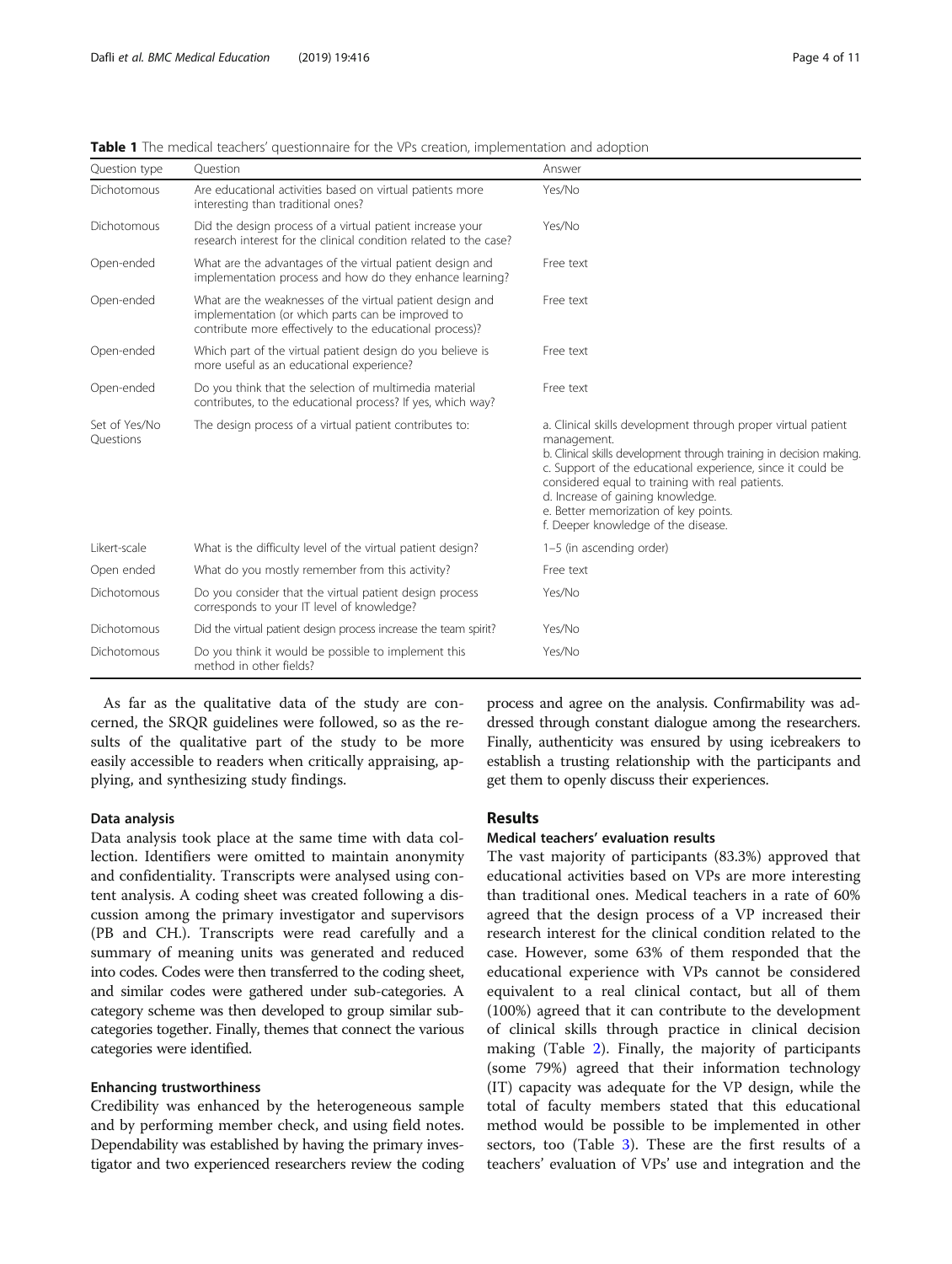<span id="page-4-0"></span>Table 2 Medical teachers' perceptions for VPs' design, use and adoption in curriculum

| The design process of a virtual patient contributes to:             | Table N %                           |       |
|---------------------------------------------------------------------|-------------------------------------|-------|
| Deeper knowledge of the disease                                     | Yes                                 | 48,5% |
|                                                                     | No                                  | 51,5% |
| Better memorization of key points.                                  | Yes                                 | 51,5% |
|                                                                     | Nο                                  | 48,5% |
| Increase of gaining knowledge                                       |                                     | 45,5% |
|                                                                     | Nο                                  | 54.5% |
| Support of the educational experience, since it could               | Yes                                 | 36.4% |
| be considered equal to training with real patients.                 | Yes<br>Nο<br>Yes<br>Nο<br>Yes<br>Νo | 63,6% |
| Clinical skills development through training in<br>decision making. |                                     | 63.6% |
|                                                                     |                                     | 36,4% |
| Clinical skills development through proper virtual                  |                                     | 60,6% |
| patient management.                                                 |                                     | 39.4% |

possibility of measuring more subtle differences in future studies, using more detailed questionnaires, including likert scale questions for example, is a challenging issue.

The results of the medical teachers' questionnaire analysis also contained qualitative data. Medical teachers identified 14 pairs of positive and negative experiences related to virtual patient use. Positive and negative experiences were categorized into two major themes: (1) Educational aspects of VP use and (2) Communication aspects of VP use. Within the two major themes, we identified five subthemes: (1a) Clinical Care of patient (i.e., clinical efficiency), (1b) Learning effect of the VP, (1c) Information Access, (1d) Quality of the educational Resource, (2a) Students engagement and (2b) Student collaboration. Representative medical teacher quotes are provided in Table [4](#page-5-0).

An important feature that helps in increasing motivation was reported to be the part of media resources, since they add extra value and interactivity to the clinical cases, resulting in more attractive and interesting learning scenarios to trainees. For example it was mentioned "These media files will make the VP very attractive to trainees! They will feel like playing a game with avatars". Besides, multimedia material was mentioned to add realism to VPs and contribute to a more thorough presentation of clinical

Table 3 Medical teachers' views on the VP design process and implementation

|                                                                                                       |     | Table N % |
|-------------------------------------------------------------------------------------------------------|-----|-----------|
| Do you consider that the virtual patient design process<br>corresponds to your IT level of knowledge? |     | 79.3%     |
|                                                                                                       |     | 20.7%     |
| Did the virtual patient design process increase                                                       |     | 53,8%     |
| the team spirit?                                                                                      | Nο  | 46.2%     |
| Do you think it would be possible to implement                                                        | Yes | 100.0%    |
| this method in other fields?                                                                          | Nο  | $0.0\%$   |

cases, leading to better memorization of the diagnostic process. Thus, the optimal use of media adds authenticity and better memorization of clinical conditions.

Another important issue that was highlighted on top of that, however, was that VP design is time and effort consuming and needs, even basic, IT knowledge and support. It was also sporadically mentioned were that VPs as educational objects lack the ability for real contact between instructor and learner and, as far as the design process is concerned, there is a need for a stock of media material for the proper VP creation, thereby indicating the need for VP repurposing and reusing.

## Medical students' evaluation results

The medical student population included both male (61.20%) and female (38.80%) participants.

In a first phase, results of the overall evaluation from all participants were obtained, regardless of sex, age and year of study (Fig. [2](#page-6-0)). Most medical students provided positive statements regarding their learning and clinical reasoning experiences with VPs as educational objects and endorsed their curricular integration.

Moreover, the vast majority of participants answered positively to the question of VPs' integration in the medical curriculum (in a percentage over 98%), something that shows high acceptance of VPs' incorporation in the curriculum (Table [5](#page-6-0)).

Furthermore, male participants of the first 2 years of study rated their educational experience with VPs with a mean of 5.55 in a scale 1–6, while female students of the same years of study rated their educational experience with a mean of 3.08 in the same scale. Moreover, male and female postgraduate and PhD students rated their educational experience with about the same value that slightly exceeds 5.13. Similarly, males aged under 25 evaluated their experience with a mean of 5.33 and females aged under 25 with a mean of 3.86. These lead to the conclusion that male young students of the pre-clinical years of study show a significant preference in VPs as learning objects, in comparison to their female mates.

Going a step further, it can be easily seen from the results of all participants (Table [4](#page-5-0)) that students of the preclinical years show a high preference in the adoption of VPs as learning activities. That could be explained from the lack of any clinical contact with real patients in their two first years of study and their willingness to have early, even virtual, clinical encounters. At the same time, there is a decrease of interest for VPs' curricular adoption in the next years of study, something that is reversed again in the last (6th) year of study. This is the time when medical students often desire to expand their clinical experience and practical skills acquisition, since they will soon be active members of the healthcare workforce.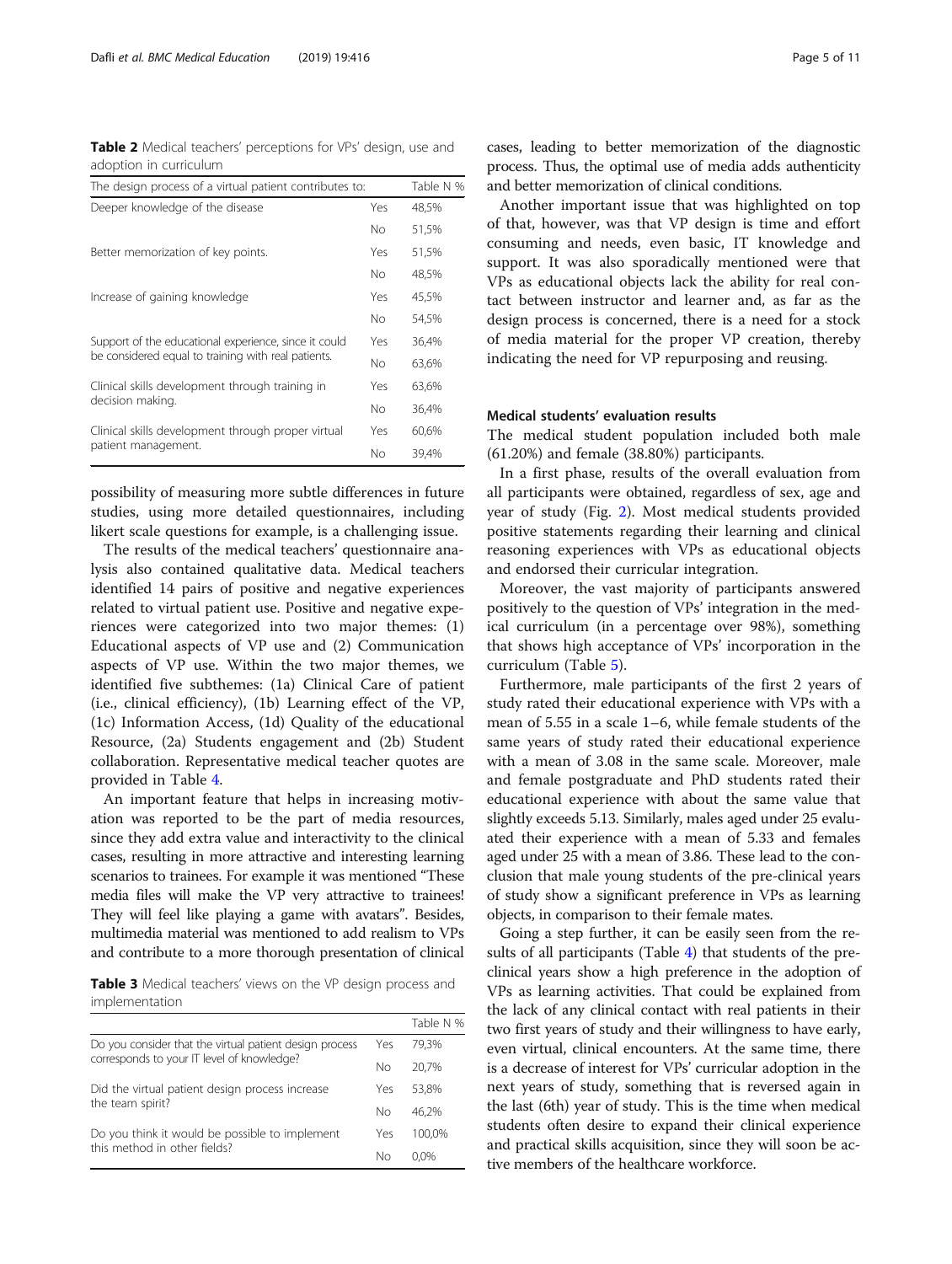| Codes                                                | Examples of positive codes                                                                                                                                        | Examples of negative codes                                                                           |  |  |
|------------------------------------------------------|-------------------------------------------------------------------------------------------------------------------------------------------------------------------|------------------------------------------------------------------------------------------------------|--|--|
| Major Theme (1) Educational aspects of VP use (159)  |                                                                                                                                                                   |                                                                                                      |  |  |
| Subtheme (1a) Clinical Care of patient (34)          |                                                                                                                                                                   |                                                                                                      |  |  |
| 1.Clinical Efficiency (10)                           | "It makes the virtual visit go smoother<br>I take notes and prioritize knowledge<br>I don't have to flip through a huge scenario" $n = 8$                         | "The doctor spends too much time" $n = 2$                                                            |  |  |
| 2. Case review (24)                                  | "I can go back and look at important test results" $n = 23$                                                                                                       | "There are ECHO reports, but it seems like I don't<br>find where there are in the scenario" $n = 1$  |  |  |
| Subtheme (1b) Learning effect of the VP (55)         |                                                                                                                                                                   |                                                                                                      |  |  |
| 1. Facilitation of knowledge (11)                    | "The case and virtual trainer was asking me questions<br>to verify and make sure everything is correct" $n = 10$                                                  | If they used some graphs or charts, I might say that<br>was more effective" $n = 1$                  |  |  |
| 2. Medical history (23)                              | "I had easy access to the vp history at my convenience" $n = 21$                                                                                                  | "There are inaccuracies in at each scenario node<br>I go to, they're not always updating it" $n = 2$ |  |  |
| 3.Assessment of knowledge<br>(21)                    | "I think that learning with the virtual patients is important<br>in order to do well in the final exam for this course" $n = 17$                                  | "It does not make you feel secure enough" $n = 4$                                                    |  |  |
| Subtheme (1c) Information Access (40)                |                                                                                                                                                                   |                                                                                                      |  |  |
| 1. Accessibility of information<br>(20)              | " with these records online I have easier access" $n = 19$                                                                                                        | "Sometimes the computer doesn't work and<br>I can't access information." $n = 1$                     |  |  |
| 2.Suitable information (20)                          | "Every node included information as in real life patients" $n = 19$                                                                                               | "Some links to nodes were linked to inappropriate<br>information" $n = 1$                            |  |  |
| Subtheme (1d) Quality of educational resource (30)   |                                                                                                                                                                   |                                                                                                      |  |  |
| 1. Authenticity of patient<br>encounter (16)         | "While working on this case, it was like I had to make the same "I didn't feel like being a real the doctor caring for<br>decisions a doctor would make" $n = 15$ | a real patient" $n = 1$                                                                              |  |  |
| 2. Professional approach (14)                        | "I was gathering the information I needed, to characterize<br>the problem" $n = 12$                                                                               | "It was difficult to think which findings supported<br>or refuted each diagnosis" $n = 2$            |  |  |
| Major Theme (2) Communication aspects of VP use (59) |                                                                                                                                                                   |                                                                                                      |  |  |
| Subtheme (2a) Students engagement (37)               |                                                                                                                                                                   |                                                                                                      |  |  |
| 1.Use of media material (21)                         | "Videos add realism in the scenario and makes you want<br>to visit quickly the next step" $n = 20$                                                                | "Avatars make it seem fakebetter with real patients"<br>$n = 1$                                      |  |  |
| 2.Facilitate the user<br>discussion (12)             | "You can talk and look at results together in the computer" $n =$                                                                                                 | "Everybody may work alone in front of a PC" $n = 4$                                                  |  |  |
| 3.Student questions (4)                              | "Students might have questions for the teacher that might forget,<br>but going through the VP together may help them to remember<br>their questions" $n = 3$      | "They may read what's on the screen and forget to<br>say something" $n = 1$                          |  |  |
| Subtheme (2b) Student collaboration (22)             |                                                                                                                                                                   |                                                                                                      |  |  |
| 1.Ideas sharing (13)                                 | "Students can discuss on several different decision pathways<br>each scenario includes" $n = 9$                                                                   | "VPs may not discuss if it used as a self learning<br>process" $n = 4$                               |  |  |
| 2. Social presence (9)                               | "You feel like part of a 'community' during the corresponding<br>teaching events." $n = 6$                                                                        | "Someone may feel insecure to openly share<br>shortcomings" $n = 3$                                  |  |  |

<span id="page-5-0"></span>Table 4 Themes and Representative Quotations of Positive and Negative Medical Teachers' Experiences with Virtual Patients

Most participants pointed out that VPs provide the opportunity for a more thorough clinical representation of medical educational scenarios, contact with rare clinical cases, distance learning and self-assessment in a controllable learning environment. It was mentioned that "students will have the opportunity to practice in rare cases written from experts of the specific field". Moreover, it seemed that VPs support PBL, allow for realism and cognitive errors in a safe environment and contribute to critical thinking development. As important part of the realism of the educational environment was considered the sum of wrong choices that as a part of the educational activity offer the chance to students to experiment by following different diagnostic paths and see the consequences of their choices without impact on real patients. Furthermore, it was mentioned that the whole decision tree, including the right choices, as well, contributes to effective learning. They finally pointed out that VPs improve medical education and increase motivation for learning

In Table [6,](#page-7-0) the preferences of medical students concerning the type of use and integration of VPs in the medical curriculum are presented, sorted according sex and year of study. As illustrated, undergraduate students show a strong preference for VPs use as a tool for clinical skills acquisition before real clinical contact, with a 100% rate of acceptance. Additionally, undergraduate students seem to be more willing to adopt VPs as an assessment tool or an

additional tool for practice before exams in comparison to postgraduate and PhD students, as expected.

# **Discussion**

With the increasingly widespread adoption of VPs, there exist potential pedagogic synergies to allow trainees the opportunity to practice in realistic and safe learning environments. The results of this study are consistent with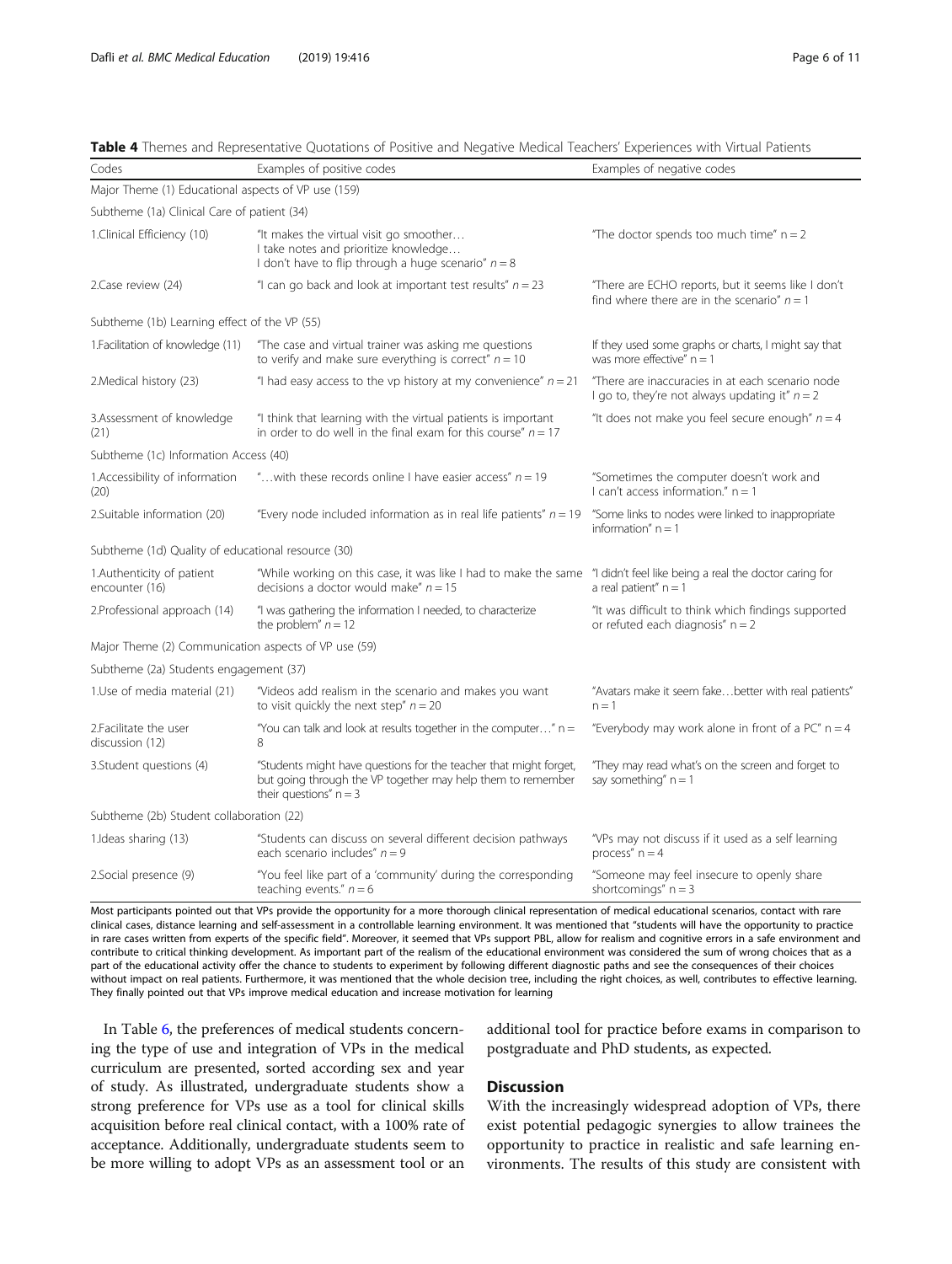<span id="page-6-0"></span>

Table 5 Student answers concerning their opinion concerning the integration of VPs in the medical curriculum with regard to sex and year of study

|        | Year of study            | Would you like VPs to be integrated<br>in the medical curriculum? |        |  |  |
|--------|--------------------------|-------------------------------------------------------------------|--------|--|--|
|        |                          | Yes (%)                                                           | No (%) |  |  |
| Male   | 1st-2nd year             | 100.00                                                            | 0.00   |  |  |
|        | 3nd-5 <sup>th</sup> year | 88.89                                                             | 11.11  |  |  |
|        | 6 <sup>th</sup> year     | 0.00                                                              | 0.00   |  |  |
|        | Pre-degree               | 100.00                                                            | 0.00   |  |  |
|        | Postgraduate             | 100.00                                                            | 0.00   |  |  |
|        | PhD                      | 100.00                                                            | 0.00   |  |  |
|        | Total                    | 99.25                                                             | 0.75   |  |  |
| Female | 1st-2 <sup>nd</sup> year | 100.00                                                            | 0.00   |  |  |
|        | 3nd-5th year             | 0.00                                                              | 0.00   |  |  |
|        | $6th$ year               | 100.00                                                            | 0.00   |  |  |
|        | Pre-degree               | 83.33                                                             | 16.67  |  |  |
|        | Postgraduate             | 93.75                                                             | 6.25   |  |  |
|        | PhD                      | 98.04                                                             | 1.96   |  |  |
|        | Total                    | 96.47                                                             | 3.53   |  |  |
| Total  | 1st-2nd year             | 100.00                                                            | 0.00   |  |  |
|        | 3nd-5 <sup>th</sup> year | 88.89                                                             | 11.11  |  |  |
|        | 6 <sup>th</sup> year     | 100.00                                                            | 0.00   |  |  |
|        | Pre-degree               | 85.71                                                             | 14.29  |  |  |
|        | Postgraduate             | 97.73                                                             | 2.27   |  |  |
|        | PhD                      | 98.70                                                             | 1.30   |  |  |
|        | Total                    | 98.17                                                             | 1.83   |  |  |
|        |                          |                                                                   |        |  |  |

findings from other studies of VP adoption [\[24\]](#page-9-0) and even though the number of experimental studies investigating the utility of VPs is limited, these matching results are positive and encouraging [\[25\]](#page-9-0).

Considering the likelihood that technology will grow increasingly sophisticated and costly, we have to be thoughtful about how limited, available resources are used, and we should strive in unison towards improving the education of our future physicians [\[26\]](#page-9-0). The promise of VPs as a method of enhancing the process of clinical skills reasoning has greatly impacted health professions education. At the same time, the opposing forces of increased training expectations and reduced training resources increase the need for future VP developing institutions to consider the role of VPs in the educational armamentarium. Thus, since few academic institutions can afford to develop VP cases, one solution is the development of virtual online communities where resources are shared, repurposed and reused [[18,](#page-9-0) [25\]](#page-9-0).

In the light of our results concerning the VP design, medical teachers seem to be able to develop and edit highly interactive VP cases with comparatively little assistance from computer specialists. Additionally, the process of VP design and development itself provides them the opportunity of further deepening in clinical knowledge and clinical reasoning. The VP creation and implementation process in medical curriculum can also serve as a means for collaboration between medical teachers of the same or different medical specialties and contribute to sharing understanding in health care education.

In terms of the research questions of this study, as far as the propensity of medical teachers and students to use VPs and moreover the implementation and formal integration in the medical curriculum, current VPs seem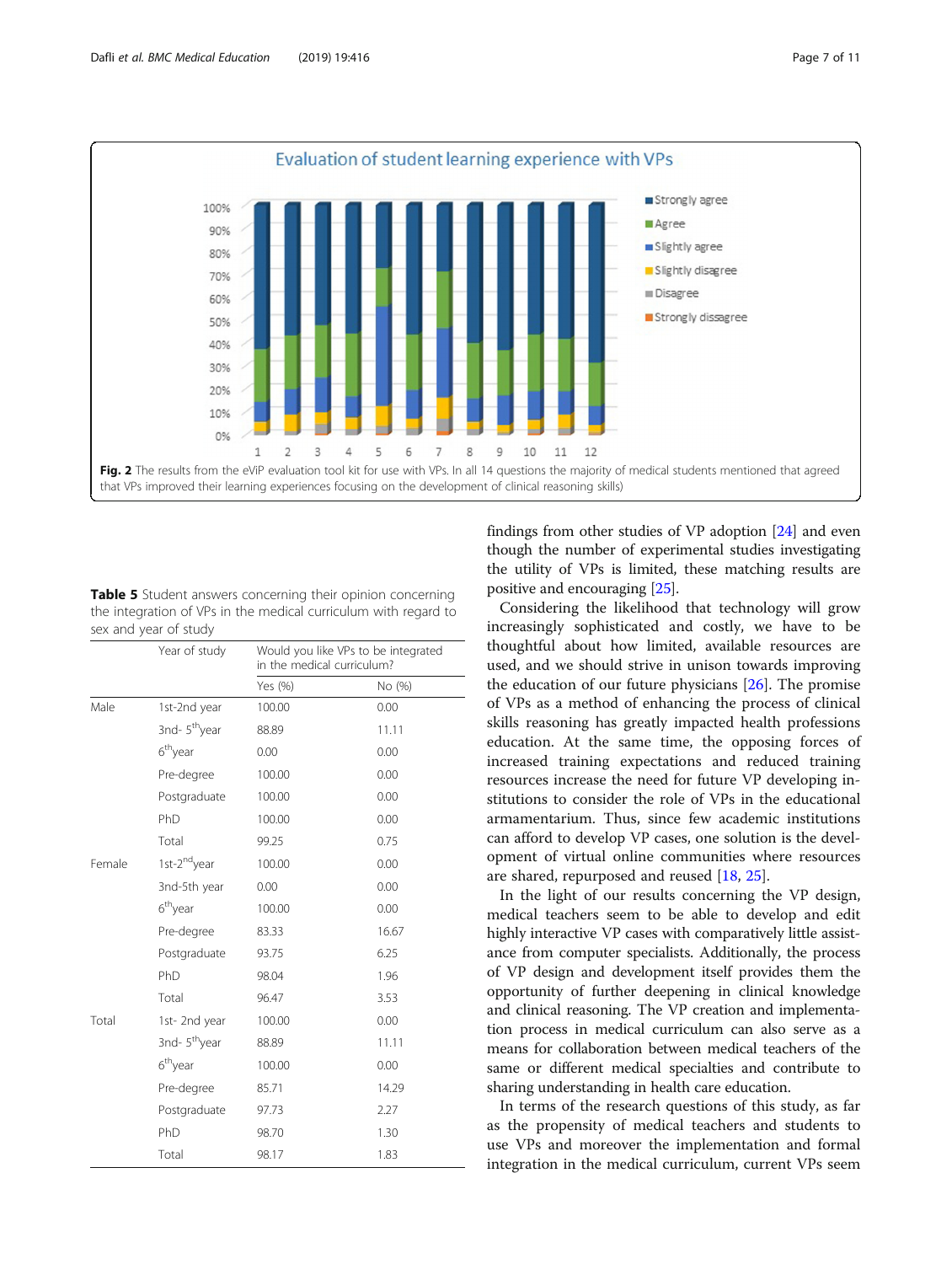|        |               | Additional learning<br>activity |          | Additional tool for<br>practice before exams |          | Tool for clinical skills acquisition<br>before real clinical contact |          | Assessment tool |          |
|--------|---------------|---------------------------------|----------|----------------------------------------------|----------|----------------------------------------------------------------------|----------|-----------------|----------|
|        |               | $Yes$ %)                        | $No(\%)$ | Yes(%)                                       | $No(\%)$ | $Yes$ %)                                                             | $No(\%)$ | Yes(%)          | $No(\%)$ |
| Male   | Undergraduate | 18.57                           | 81.43    | 78.57                                        | 21.43    | 100.00                                                               | 0.00     | 87.14           | 12.86    |
|        | Postgraduate  | 64.29                           | 35.71    | 46.43                                        | 53.57    | 60.71                                                                | 39.29    | 42.86           | 57.14    |
|        | PhD           | 57.69                           | 42.31    | 57.69                                        | 42.31    | 53.85                                                                | 46.15    | 61.54           | 38.46    |
| Female | Undergraduate | 100.00                          | 0.00     | 85.71                                        | 14.29    | 100.00                                                               | 0.00     | 28.57           | 71.43    |
|        | Postgraduate  | 31.25                           | 68.75    | 0.00                                         | 100.00   | 68.75                                                                | 31.25    | 0.00            | 100.00   |
|        | PhD           | 45.10                           | 54.90    | 52.94                                        | 47.06    | 80.39                                                                | 19.61    | 50.98           | 49.02    |
| Total  | Undergraduate | 25.97                           | 74.03    | 79.22                                        | 20.78    | 100.00                                                               | 0.00     | 81.82           | 18.18    |
|        | Postgraduate  | 52.27                           | 47.73    | 29.55                                        | 70.45    | 63.64                                                                | 36.36    | 27.27           | 72.73    |
|        | PhD           | 49.35                           | 50.65    | 54.55                                        | 45.45    | 71.43                                                                | 28.57    | 54.55           | 45.45    |

<span id="page-7-0"></span>Table 6 Student preferences concerning the ways of integration of VPs in the medical curriculum

to fulfill most needs from course directors and teachers from various educational disciplines and medical specialties, while they seem to satisfy student needs and perceptions of improved knowledge and clinical skills reasoning. At the same time, concerning the preferences of VP utilization, the virtual clinical encounters used in this study appear to be particularly well suited for learning and assessment purposes for medical students, who have had limited or no significant clinical contact. Therefore, medical teachers and students, as well, propose a strategic development and use of VPs in underrepresented topics, especially in pre-clinical medical education, since they may motivate a more widespread integration of VPs into medical education [\[27\]](#page-9-0).

As far as the exploitation of the advantages and disadvantages of VP integration and user experience, the results of this study suggested that the VP learning effect, the contribution to the better clinical care, the better access and the quality of the education resources seem all to support the formal integration of these learning objects to the medical curriculum.

We have to mention that in our case, VP scenarios were not part of the core curriculum, but were actually used as supplementary materials to the formal curriculum. Maybe they would be regarded differently by faculty and learners if they were considered part of the core curriculum.

The creation of additional clinical competency cases for both preclinical and clinical years of study including questions and explanations tailored to the critical-thinking that would allow learners the opportunity to explore the consequences of clinical decisions are highly recommended from both medical teachers and students. In addition, wider development of VPs in other disciplines, such as acute care and surgery, would result in a comprehensive body of cases to complement the entire clinical curriculum. Such a development of the VP instruction model would encompass the progression dimension across a whole medical curriculum, where VPs are present in all curricular semesters in an effort to aid the integration of theory and practice aligned by findings in others studies [\[4](#page-9-0)].

This study indicates issues that are deemed highly important for the exploration of the VP usefulness in medical education when issues of development and implementation of VPs are considered. Medical educators are usually encountered with a plethora of educational challenges when asked to transform curricula, or develop PBL cases and courses, or promote independent and active learning. As new technology becomes more widely available for educational purposes, medical educators often take existing training material and simply transcribe it into the new technological medium [\[28,](#page-9-0) [29](#page-9-0)], without considering the yielding of insights upon effective repurposing and curricular incorporation of these educational resources. Recent studies have made efforts to focus on the successful systematic repurposing effort of VPs and their findings are deemed pivotal in an era where open educational resources are transferred to and shared among learners and educators, of various open repositories [\[28](#page-9-0)]. Another perspective highlights the use and repurposing of Massive Open Online Courses (MOOCs) extended with VPs, an option that may foster medical skills such as decision making, according to recent studies' results that have brought insights into the potential benefits, threats, and challenges of MOOOCs and VPs [\[30\]](#page-9-0).

Efficient educational strategies including current trends in technology and curricula that improve the quality of the medical education system should be widely developed and thoroughly adopted, according to both medical teacher and student perceptions. This will be a very rewarding experience both for those who deliver these educational courses, as well as, for the recipients of such training. Effective teaching using VPs would be beneficial to be set and formally embedded in the medical curriculum. At the same time, a number of remaining issues regarding VPs design, authenticity and implementation need to be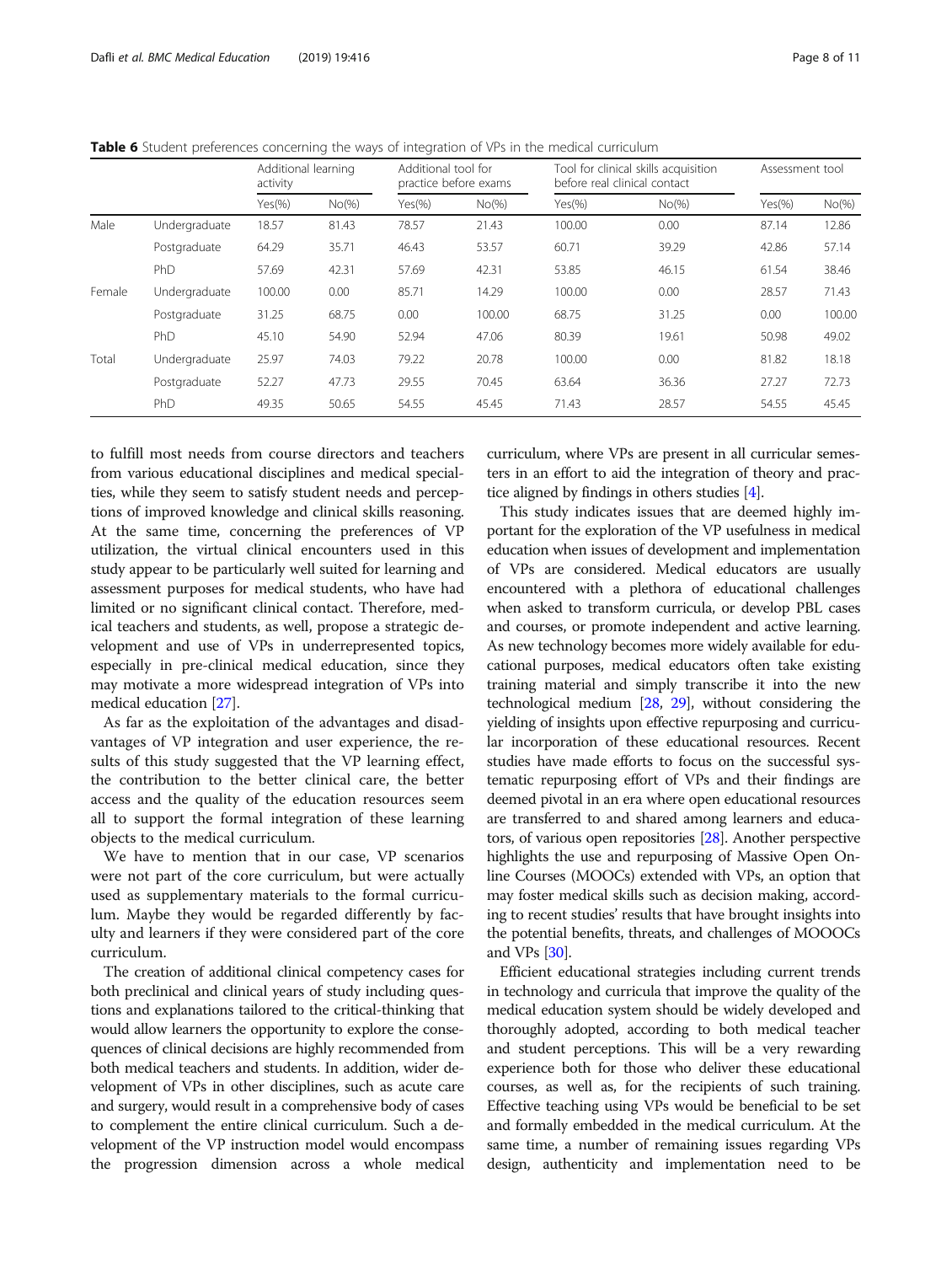fulfilled, in order to reach the potential educational goals of such applications. That way, VPs' integration in the medical schools, along the lines of innovation and continuous quality improvement and extensive use of analytics [\[31](#page-9-0)], are likely to further the medical school as a learning organization with the attendant benefits.

#### Limitations

A part of this study included qualitative description. Qualitative description is often criticized for lacking rigour. For this reason, a number of strategies were employed to enhance trustworthiness. Moreover, sampling from a heterogeneous pool of participants (medical teachers of various specialties and medical students of various ages and years of studies) increases the risk for selection bias and makes the comparison of findings difficult.

#### Conclusions

We present the results of a combined evaluation of transforming the medical curriculum with VPs' adoption from both medical teachers' and students' perspective. In the face of compelling evidence [[13](#page-9-0), [32](#page-9-0), [33](#page-9-0)], like those arising from the current study, VPs are effective for teaching and assessment.

The results of this study document high acceptance of VPs by both medical teachers and students, since it is evident that they perceive VPs as an excellent learning tool in undergraduate and postgraduate curriculum. The content of these VP cases has already been repurposed and shared in different educational contexts aiming at a wider adoption of VPs' integration in medical education [[34\]](#page-9-0).

At the same time, important questions that remain on the optimal design, use and integration of VPs should be addressed in order to adequately inform future development. Potential variations in VP design are practically limitless and more research is needed to inform instructional design and curricular integration, so as VPs to be effectively adapted to the needs of potential users and instructors [\[35\]](#page-9-0). Future efforts may focus on defining new strategies to integrate traditional types of teaching with the use of VPs in both pre-clinical and clinical curricula. Research should focus on determining ideal topics and learning outcomes in VPs in medical education, identifying optimal exposure to these unique learning content items and addressing the limitations at the same time. Research should also infer if the resulting changes and techniques indeed improve the efficacy of students' performance, in addition to determining whether VPs in education and assessment have a role to play in mitigating the real clinical skills needed for future doctors.

During the last few years, VPs have become more widely available and easier to create, driven both by student and teacher interest and by recognition of their

pedagogic value [[36\]](#page-9-0). Under this perspective, further VP implementations at several medical schools in different universities should be planned to have their role in the curriculum defined and gather useful insights on the factors that make various types of VP curriculum implementations successful. The pace of technological development [[37](#page-9-0)] and the drive to incorporate VP simulations into the curriculum threatens to out-strip our understanding of how they can be used most effectively. If we are to avoid this, we must proceed on a firm basis of an educationally sound designed [[38](#page-9-0)] rigorous evaluation of learning cost-effectiveness, and, above all, provision of adequate training for teaching staff, so as to provide the potential for valid, cost-effective teaching and assessment of clinical skills of medical students. To this extent, this piece of work provides useful and unprecedented insights towards the success of such exercises by academic institutions [[39](#page-9-0), [40](#page-9-0)], since it provides a doubledsided evidence (from both student and teacher perspectives) obtained from a piece-wise but pragmatic application of VP adoption within a medical curriculum. More insights from such exercises are expected in future years as institutions shift emphasis from traditional teaching to problem based learning encounters [\[41,](#page-9-0) [42\]](#page-10-0).

#### Abbreviations

AUTH: Aristotle University of Thessaloniki; eViP: electronic Virtual Patients; IT: Information Technology; KMO: Kaiser-Meyer-Olkin; MOOCs: Massive Open Online Courses; PBL: Problem Based Learning; SPSS: Statistical Package for the Social Sciences; VP: Virtual Patient

#### Acknowledgements

We would like to thank the medical students from Aristotle University of Thessaloniki for participating in the research study.

#### Authors' contributions

ED made substantial contributions to conception and design, acquisition and interpretation of data, has been involved in drafting the manuscript and has given final approval of the version to be published. IF made substantial contributions to the acquisition, analysis and interpretation of data, has been involved in drafting the manuscript and has given final approval of the version to be published. CH made substantial contributions to conception and design, has revised critically the manuscript and has given final approval of the version to be published. PB made substantial contributions to conception and design, has been involved in revising the manuscript critically for important intellectual content and has given final approval of the version to be published.

#### Funding

The study was self funded by the Aristotle University of Thessaloniki.

#### Availability of data and materials

The datasets used during the current study supporting the conclusions of the article are included within the article. The raw data of individual participant will not be shared due to confidentiality agreements approved by the Bioethics Committee.

#### Ethics approval and consent to participate

The Bioethical Committee of the Aristotle University of Thessaloniki approved this study (reference no. 1/22-12-2011). The participants were provided with written information on the purpose of the study. No written consent was needed: consent was implied by filling in the questionnaire.

#### Consent for publication

Not applicable.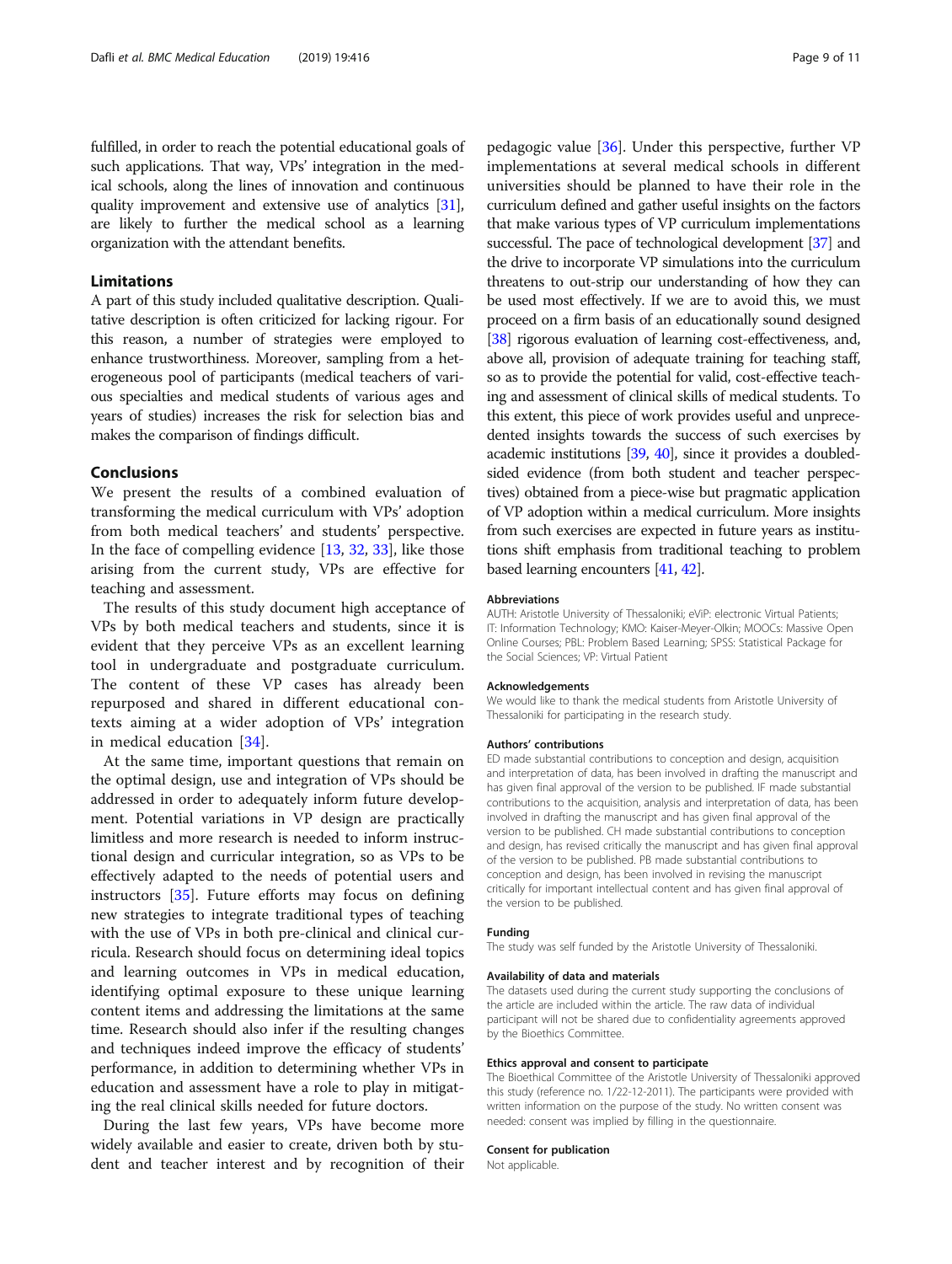#### <span id="page-9-0"></span>Competing interests

The authors declare that they have no competing interests.

#### Author details

<sup>1</sup>School of Medicine, Faculty of Health Sciences, Aristotle University of Thessaloniki, PO Box 376, 54124 Thessaloniki, Greece. <sup>2</sup>School of Economics, Faculty of Economic and Political Sciences, Aristotle University of Thessaloniki, 54124 Thessaloniki, Greece.

#### Received: 1 February 2018 Accepted: 22 October 2019 Published online: 09 November 2019

#### References

- Reed DA, Levine RB, Miller RG, Ashar BH, Bass EB, Rice TN, Cofrancesco J Jr. Effect of residency duty-hour limits: views of key clinical faculty. Arch Intern Med. 2007;167:1487–92.
- Ziv A, Wolpe PR, Small SD, Glick S, Simulation-based medical education: an ethical imperative. Acad Med. 2003;78:783–8.
- 3. Mehta N, Hull A, James Y, Stoller J. Just imagine: new paradigms for medical education. Acad Med. 2013;88(10):1418–23.
- 4. Salminen H, Zary N, Björklund K, Toth-Pal E, Leanderson C. Virtual patients in primary care: developing a reusable model that fosters reflective practice and clinical reasoning. J Med Internet Res. 2014;16(1):e3.
- Jones R, Higgs R, de Angelis C, Prideaux D. Changing face of medical curricula. Lancet. 2001;9257(357):699–703.
- 6. Hege I, Kononowicz AA, Berman NB, Lenzer B, Kiesewetter J. Advancing clinical reasoning in virtual patients - development and application of a conceptual framework. GMS J med Educ. 2018;35(1):Doc12.
- 7. McGaghie WS, Issenberg SB, Cohen ER, Barsuk JH, Wayne DB. Does simulation-based medical education with deliberate practice yield better results than traditional clinical education? A meta-analytic comparative review of the evidence. Acad Med. 2011;86(6):706–11.
- 8. Association of American Medical Colleges (AAMC) 2007. Effective Use of Educational Technology in Medical Education. Colloquium on Educational Technology: Recommendations and Guidelines for Medical Educators. Retrieved January 8, 2017. Available from: [https://www.ttuhsc.edu/som/](https://www.ttuhsc.edu/som/curriculum/documents/ForOurTeachers/aamc_effective_use_of_educ_tech.pdf) [curriculum/documents/ForOurTeachers/aamc\\_effective\\_use\\_of\\_educ\\_tech.pdf](https://www.ttuhsc.edu/som/curriculum/documents/ForOurTeachers/aamc_effective_use_of_educ_tech.pdf)
- Kononowicz A, Zary N, Edelbring S, Corral J, Heg I. 2015. Virtual patients what are we talking about? A framework to classify the meanings of the term in healthcare education. BMC medical education 15:11. On line available from: <http://www.biomedcentral.com/1472-6920/15/11>
- 10. Zary N, Johnson G, Boberg J, Fors U. 2006. Development, implementation and pilot evaluation of a web-based virtual patient case simulation environment – web-SP. BMC medical education 6:10. On line available from: <http://www.biomedcentral.com/1472-6920/6/10/>
- 11. Berman NB, Durning SJ, Fischer MR, Huwendiek S, Triola M. The role for virtual patients in the future of medical education. Acad Med. 2016;91(9): 1217–1222(6).
- 12. Triola M, Feldman H, Kalet AL, Zabar S, Kachur EK, Gillespie C, Anderson M, Griesser C, Lipkin M. A randomized trial of teaching clinical skills using virtual and live standardized patients. J Gen Intern Med. 2006;21:424–9.
- 13. Cook DA, Erwin PJ, Triola MM. Computerized virtual patients in health professions education: a systematic review and meta-analysis. Acad Med. 2010;85(10):1589–602.
- 14. Huang G, Reynolds R, Candler C. Virtual patient simulation at U.S. and Canadian medical schools. Acad Med. 2007;82(5):446–51.
- 15. Ferguson P. Student perceptions of quality feedback in teacher education. Assess Eval High Educ. 2011;36(1):51–62.
- 16. Kononowicz A, Woodham L, Georg C, Edelbring S. Cochrane database of systematic reviews, ISSN 1469-493X, E-ISSN 1469-493X, no 5, article id CD012194; 2016.
- 17. Bamidis P, Kaldoudi E, Pattichis C. 2009. mEducator: a best practice network for repurposing and sharing medical educational multi-type content leveraging knowledge for innovation. in Camarinha-Matos LM, Paraskakis I, Afsarmanesh H editors, Leveraging knowledge for innovation in collaborative networks. Berlin: Springer Berlin Heidelberg 2009. p.769—776.
- 18. Nicolaidou I, Antoniades A, Mylläri J, Giordano D, Dafli E, Schizas C, Constantinos P, Nikolaidou M, Spachos D, Bamidis P. 2012. Scenario-based evaluation for user testing of medical educational content-sharing solutions. In proceedings of the 6th International Technology, Education and

Development Conference, 5–7 March, 2012, Valencia, Spain, 2619–2626. ISBN: 978-84-615-5563-5.

- 19. OpenLabyrinth. Virtual scenarios and education research. Retrieved February 11, 2019. Available from: <http://openlabyrinth.ca/>
- 20. Poulton T, Conradi E, Kavia S, Round J, Hilton S. The replacement of 'paper' cases by interactive online virtual patients in problem-based learning. Med Teach. 2009;31(8):752–8.
- 21. DePoy E & Gitlin L. 2013. Statistical analysis for experimental-type research. In: introduction to research. Understanding and applying multiple strategies. Gower J, Westbrook L (eds.). Mosby, Elsevier health sciences, Inc.: Missouri, USA.
- 22. eViP. Published evaluation instrument for Virtual Patients and for learning and teaching activities with Virtual Patients 2015. Retrieved September 15, 2017. Available from:[http://www.virtualpatients.eu/wp](http://www.virtualpatients.eu/wp-content/uploads/2009/06/evip_evaluation_tool_form1_student_questionnaire_VPs.pdf)[content/uploads/2009/06/evip\\_evaluation\\_tool\\_form1\\_student\\_](http://www.virtualpatients.eu/wp-content/uploads/2009/06/evip_evaluation_tool_form1_student_questionnaire_VPs.pdf) [questionnaire\\_VPs.pdf](http://www.virtualpatients.eu/wp-content/uploads/2009/06/evip_evaluation_tool_form1_student_questionnaire_VPs.pdf)
- 23. Huwendiek S, De Leng BA. Virtual patient design and curricular integration evaluation toolkit. Med Educ. 2010;44(5):519.
- 24. Round J, Conradi E, Poulton T. Improving assessment with virtual patients. Med Teach. 2009;31(8):759–63.
- 25. Saleh N. The value of virtual patients in medical education. Annals of Behavioral Science and Medical Education. 2010;16(2):29–31.
- 26. Round J, Conradi E, Poulton T. Training staff to create simple interactive virtual patients: the impact on a medical and healthcare institution. Med Teach. 2009;31(8):764–9.
- 27. Poulton T. 2015. Hot topics in eLearning and Distance Learning. In proceedings of the 2nd International Conference on Medical Education Informatics – MEI 2015, 18–20 June, 2015, Thessaloniki, Greece. On line available from: [http://mei2015.camei-project.eu/content/hot-topics](http://mei2015.camei-project.eu/content/hot-topics-elearning-and-distance-learning)[elearning-and-distance-learning](http://mei2015.camei-project.eu/content/hot-topics-elearning-and-distance-learning)
- 28. Dror E, Schmidt P, O'connor L. A cognitive perspective on technology enhanced learning in medical training: great opportunities, pitfalls and challenges. Med Teach. 2011;33(4):291–6.
- 29. Antoniou PE, Athanasopoulou CA, Dafli E, Bamidis PD. Exploring design requirements for repurposing dental virtual patients from the web to second life: a focus group study. J Med Internet. 2014;16(6):e151. [https://doi.](https://doi.org/10.2196/jmir.3343) [org/10.2196/jmir.3343.](https://doi.org/10.2196/jmir.3343)
- 30. Stathakarou N, Zary N, Kononowicz A. Evaluation of three educational use cases for using virtual patients in massive open online courses (MOOCs): a Delphi study. Bio-Algorithms and Med-Systems. 2015;11(2):113–9.
- 31. Konstantinidis ST, Bamidis PD. Why decision support systems are important for medical education. Healthc Technol Lett. 2016;3(1):56–60.
- 32. Consorti F, Mancuso R, Nocioni M, Piccolo A. Efficacy of virtual patients in medical education: a meta-analysis of randomized studies. Comput Educ. 2012;59(3):1001–8.
- 33. Botezatu M, HultH FUG. Virtual patient simulation: what do students make of it? A focus group study. BMC Medical Education. 2010;10:91. [https://doi.](https://doi.org/10.1186/1472-6920-10-91) [org/10.1186/1472-6920-10-91](https://doi.org/10.1186/1472-6920-10-91).
- 34. Dafli E, Antoniou P, Ioannidis L, Dombros N, Topps D, Bamidis PD. Virtual patients on the semantic web: a proof-of-application study. J Med Internet Res. 2015;17(1):e16.
- 35. Cook DA, Triola MM. Virtual patients: a critical literature review and proposed next steps. Med Educ. 2009;43(4):303–11. [https://doi.org/10.1111/j.](https://doi.org/10.1111/j.1365-2923.2008.03286.x) [1365-2923.2008.03286.x](https://doi.org/10.1111/j.1365-2923.2008.03286.x).
- 36. Poulton T, BalasubramaniamC. Virtual patients: a year of change. Med Teach. 2011;33(11):933–7.
- 37. Ward J, Gordon J, Field M, Lehmann H. Communication and information technology in medical education. Lancet. 2001;357:792–6.
- 38. Schifferdecker KE, Berman NB, Fall LH, Fischer MR. Adoption of computerassisted learning in medical education: the educators' perspective. Med Educ. 2012;46:1063–73.
- 39. Gesundheit N, Brutlag P, Youngblood P, Gunning WT, Zary N, Fors U. The use of virtual patients to assess the clinical skills and reasoning of medical students: initial insights on student acceptance. Med Teach. 2009;31(8):739–42.
- 40. Antoniades A, Nicolaidou I, Spachos D, Mylläri J, Giordano D, Dafli E, Mitsopoulou E, Schizas CN, Pattichis C, Nikolaidou M, Bamidis P. Medical content searching, retrieving, and sharing over the internet: lessons learned from the mEducator through a scenario-based evaluation. J Med Internet Res. 2015;17(10):e229.
- 41. ePBLnet. Establishment of the Supra-Regional Network of the National Centres in Medical Education, focused on PBL and Virtual Patients. Retrieved